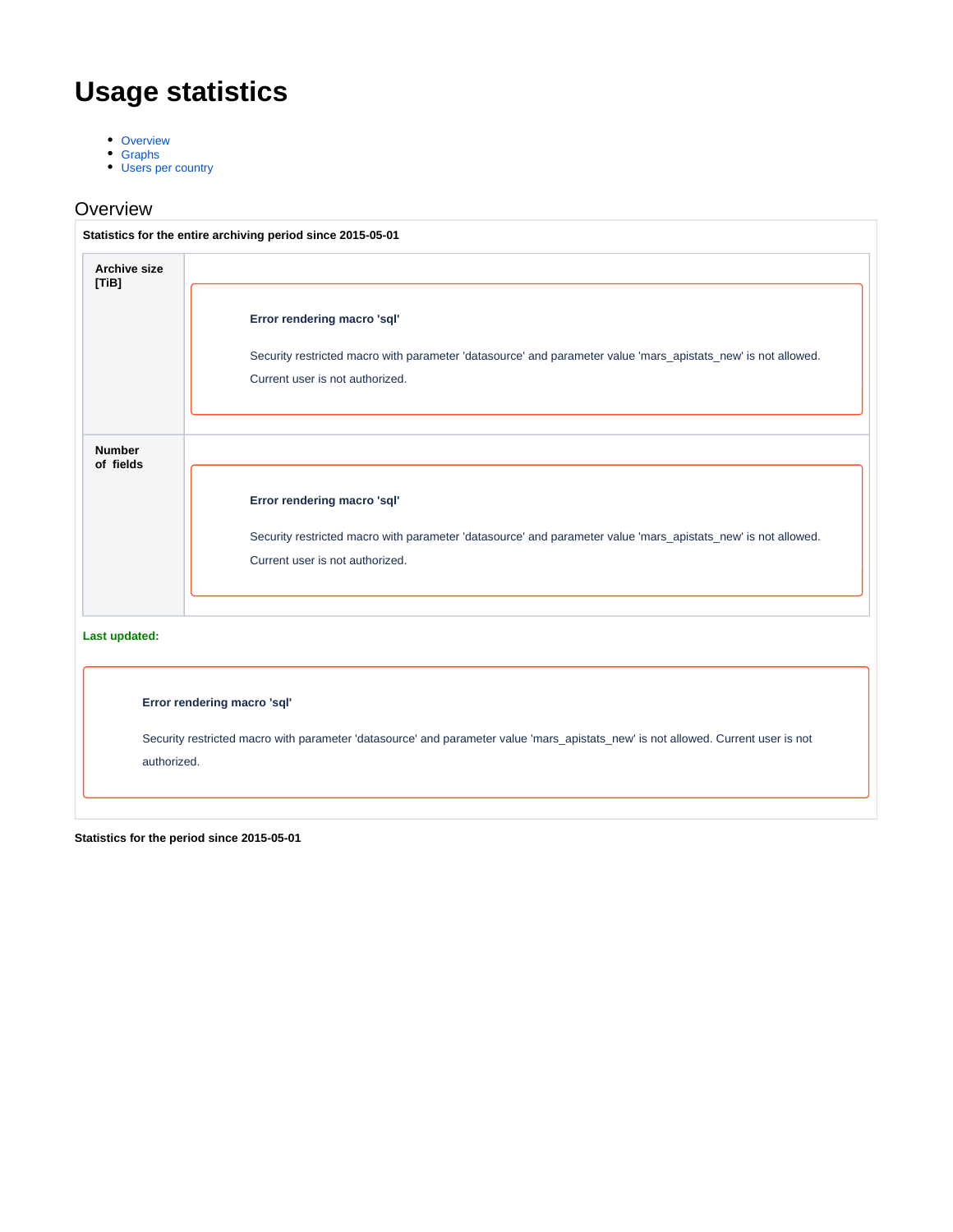| <b>Number of active</b><br>users     |                                                                                                                                                                                 |
|--------------------------------------|---------------------------------------------------------------------------------------------------------------------------------------------------------------------------------|
|                                      | Error rendering macro 'sql'                                                                                                                                                     |
|                                      | Security restricted macro with parameter 'datasource' and parameter value 'mars_apistats_new' is not<br>allowed. Current user is not authorized.                                |
|                                      |                                                                                                                                                                                 |
| Delivered data<br>volume [TiB]       |                                                                                                                                                                                 |
|                                      | Error rendering macro 'sql'                                                                                                                                                     |
|                                      | Security restricted macro with parameter 'datasource' and parameter value 'mars_apistats_new' is not<br>allowed. Current user is not authorized.                                |
| <b>Number of retrieved</b><br>fields |                                                                                                                                                                                 |
|                                      | Error rendering macro 'sql'<br>Security restricted macro with parameter 'datasource' and parameter value 'mars_apistats_new' is not<br>allowed. Current user is not authorized. |
| Number of requests                   |                                                                                                                                                                                 |
|                                      | Error rendering macro 'sql'                                                                                                                                                     |
|                                      | Security restricted macro with parameter 'datasource' and parameter value 'mars_apistats_new' is not<br>allowed. Current user is not authorized.                                |
| Last updated:                        |                                                                                                                                                                                 |
| Error rendering macro 'sql'          |                                                                                                                                                                                 |
| authorized.                          | Security restricted macro with parameter 'datasource' and parameter value 'mars_apistats_new' is not allowed. Current user is not                                               |
|                                      |                                                                                                                                                                                 |

# <span id="page-1-0"></span>Graphs

**Data volumes**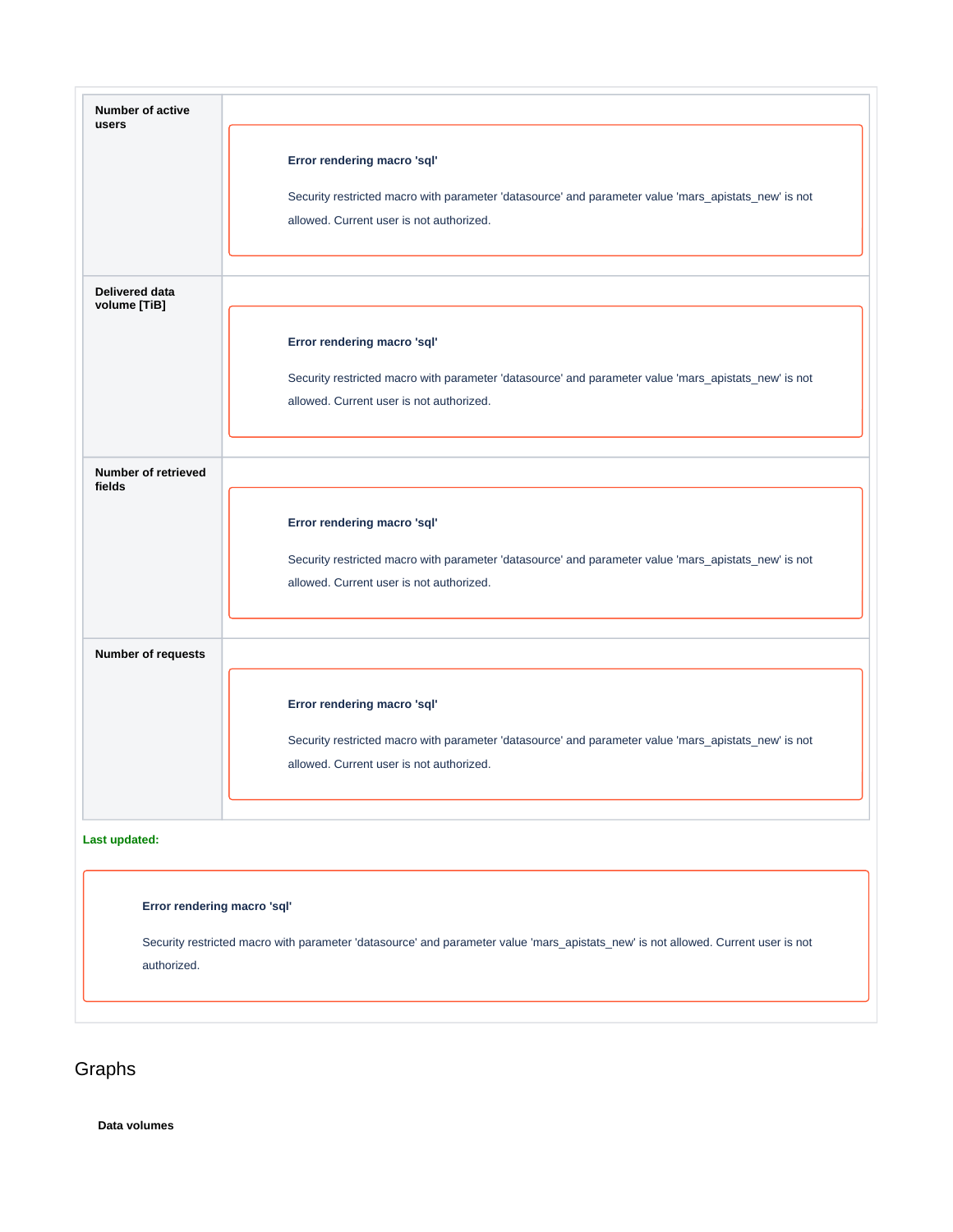#### Volume of data **retrieved** from MARS before post-processing vs volume of data **delivered** to users after post-processing.

| 1.05                                                |                   |
|-----------------------------------------------------|-------------------|
|                                                     |                   |
| 1.00                                                |                   |
| 0.95                                                |                   |
| 0.90                                                |                   |
| 0.85                                                |                   |
| 0.80                                                |                   |
| 0.75                                                |                   |
| 0.70                                                |                   |
| 0.65                                                |                   |
| 0.60                                                |                   |
|                                                     |                   |
| $\overset{\bullet}{\mathsf{F}} \, {}^{0.55}_{0.50}$ | No Data Available |
|                                                     |                   |
| 0.45                                                |                   |
| 0.40                                                |                   |
| 0.35                                                |                   |
| 0.30                                                |                   |
| 0.25                                                |                   |
| 0.20                                                |                   |
| 0.15                                                |                   |
| 0.10                                                |                   |
| 0.05                                                |                   |
| 0.00 -                                              |                   |
|                                                     |                   |

#### **Number of requests**

|    | 0.9  |                   |
|----|------|-------------------|
|    | 0.8  |                   |
|    |      |                   |
| V. |      |                   |
| Ë  |      |                   |
|    |      | No Data Available |
| c  |      |                   |
| -  |      |                   |
|    | -0 - |                   |
|    |      |                   |
|    | 0.2  |                   |
|    | 0.1  |                   |
|    |      |                   |
|    |      |                   |

#### **Number of active users**

|      | 1.0 |                   |
|------|-----|-------------------|
|      | 0.9 |                   |
|      | 0.8 |                   |
| u    |     |                   |
| user | 0.6 |                   |
| F.   |     | No Data Available |
| 70.4 |     |                   |
|      | 0.3 |                   |
|      | 0.2 |                   |
|      | 0.1 |                   |
|      |     |                   |

#### **Data volumes**

Volume of data **retrieved** from MARS before post-processing vs volume of data **delivered** to users after post-processing.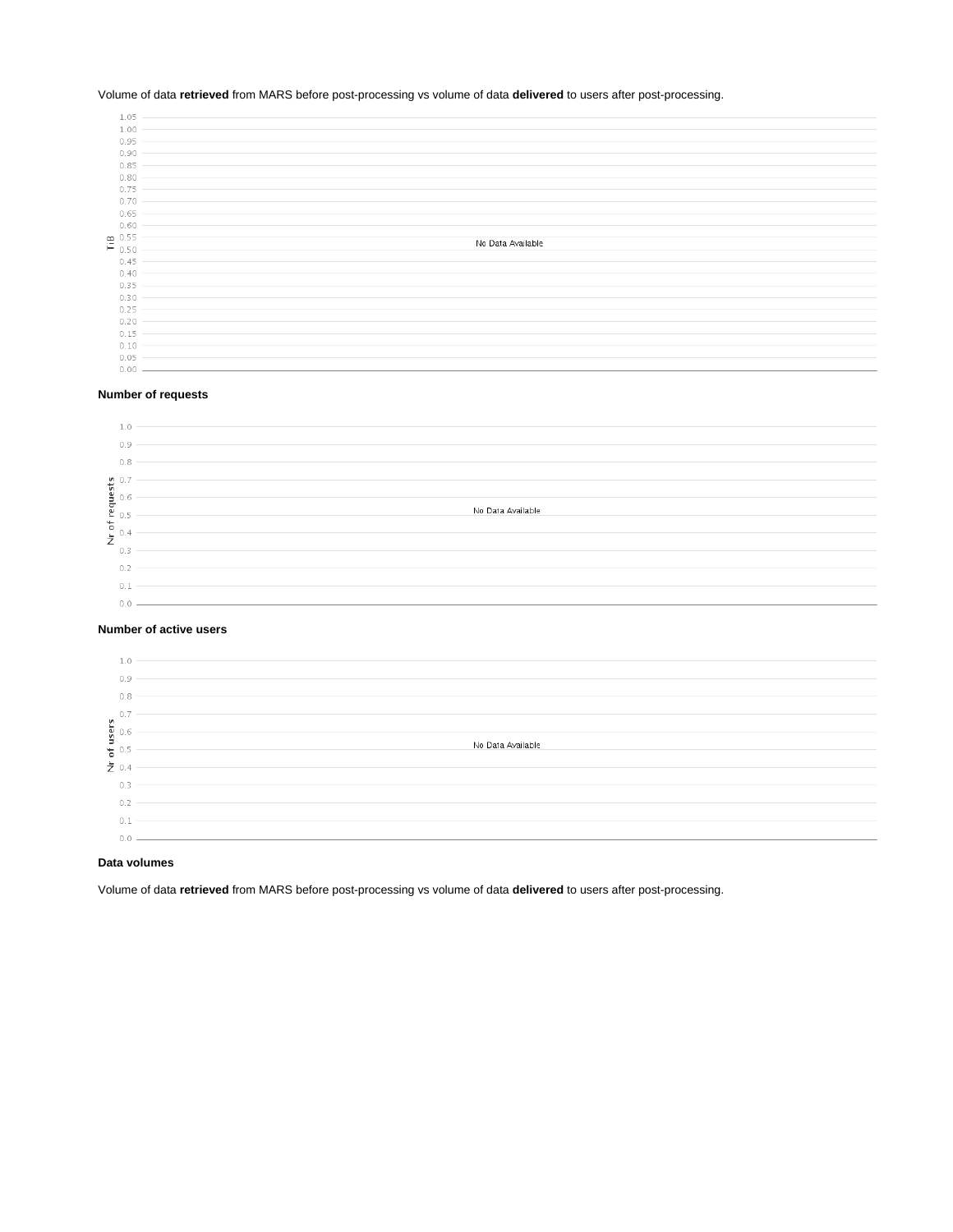| 1.05                                     |                   |
|------------------------------------------|-------------------|
| 1.00                                     |                   |
| 0.95                                     |                   |
| 0.90                                     |                   |
| 0.85                                     |                   |
| 0.80                                     |                   |
| 0.75                                     |                   |
|                                          |                   |
| 0.70                                     |                   |
| 0.65                                     |                   |
| 0.60                                     |                   |
| $\overset{\text{me}}{\mathsf{F}}$ 0.50 - | No Data Available |
|                                          |                   |
| 0.45                                     |                   |
| 0.40                                     |                   |
| 0.35                                     |                   |
|                                          |                   |
| $0.30 -$                                 |                   |
|                                          |                   |
| 0.25<br>$0.20 -$                         |                   |
|                                          |                   |
| 0.15                                     |                   |
| 0.10                                     |                   |
| 0.05<br>$0.00 -$                         |                   |

#### **Number of requests**

|         | 1.0                                              |                   |
|---------|--------------------------------------------------|-------------------|
|         | 0.9                                              |                   |
|         | 0.8                                              |                   |
|         |                                                  |                   |
|         |                                                  |                   |
|         | $\begin{array}{c} 0.7 \\ 0.6 \\ 0.5 \end{array}$ | No Data Available |
| $\circ$ |                                                  |                   |
|         |                                                  |                   |
|         | 0.3                                              |                   |
|         | 0.2                                              |                   |
|         | 0.1                                              |                   |
|         |                                                  |                   |

#### **Number of active users**

|                         | 1.0      |                   |
|-------------------------|----------|-------------------|
|                         | 0.9      |                   |
|                         | 0.8      |                   |
|                         | $\Omega$ |                   |
|                         |          |                   |
| ម្ពុ<br><b>ម្ពុ</b> 0.6 |          | No Data Available |
| 능 0.5                   |          |                   |
| 之 0.4                   |          |                   |
|                         | 0.3      |                   |
|                         | 0.2      |                   |
|                         | 0.1      |                   |
|                         | 01       |                   |

## <span id="page-3-0"></span>Users per country

• only countries with at least 5 active users are shown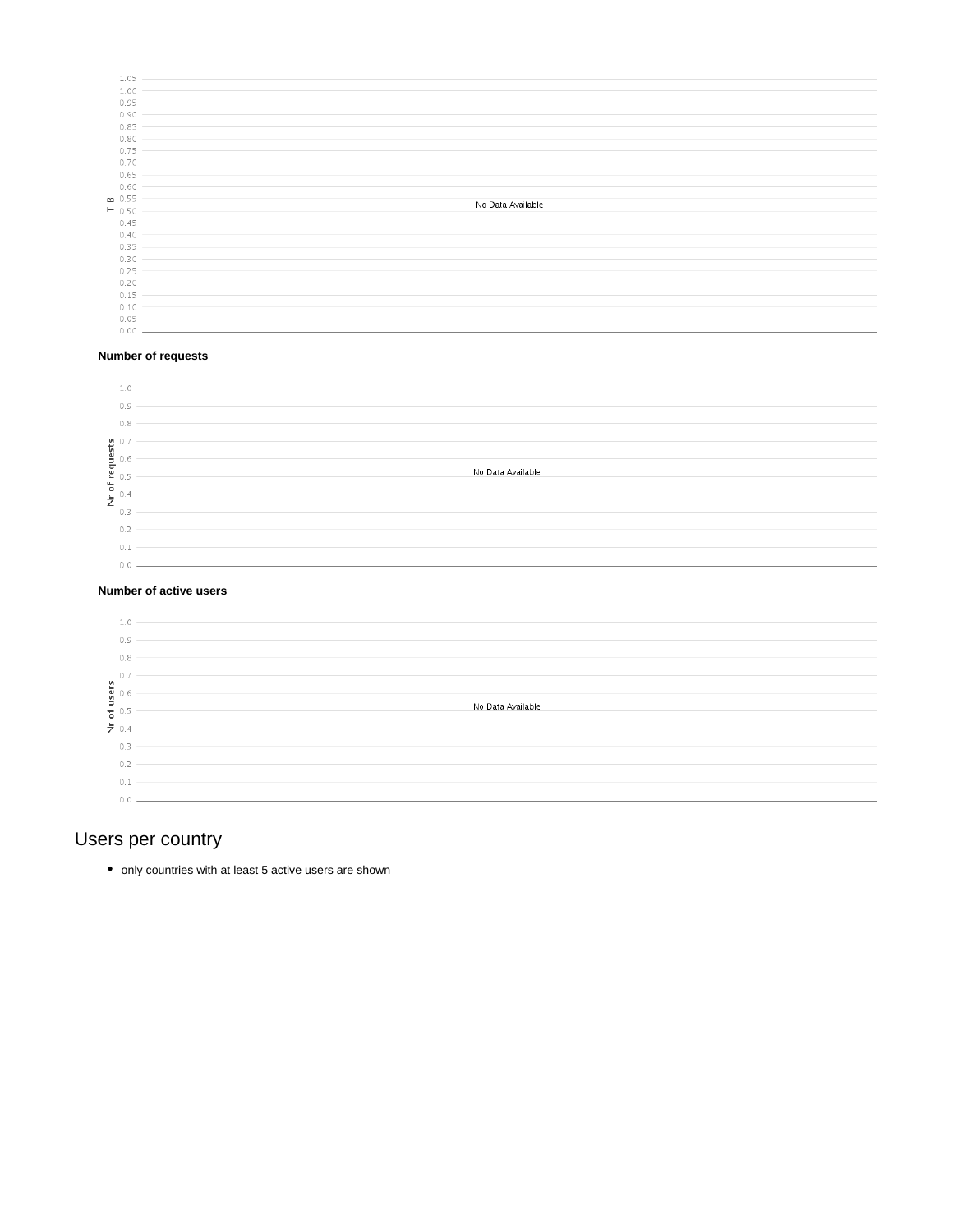No Data Available



At least one active user